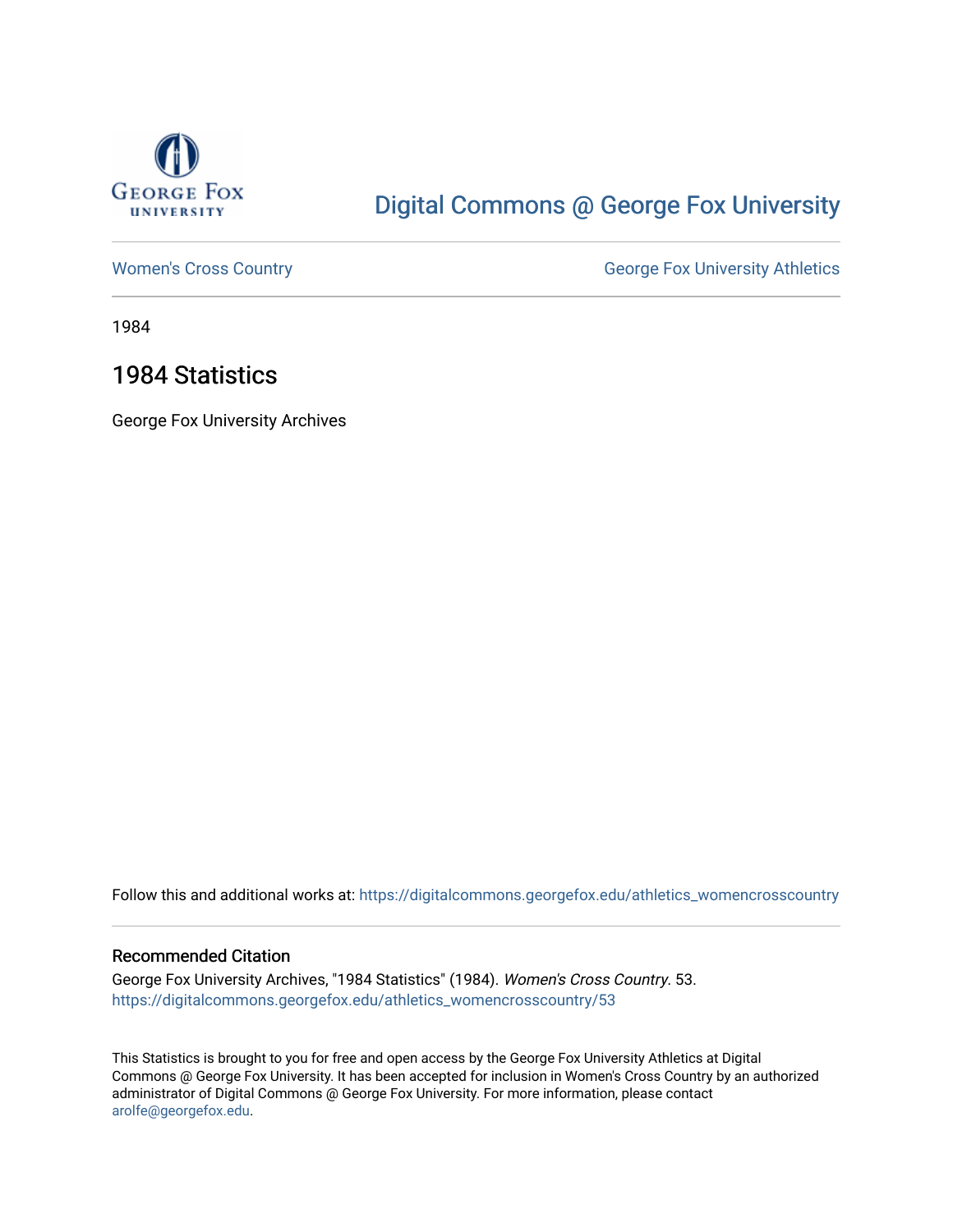|       |                                         |                      | BRUIN CROSS COUNTRY<br>Placement Chart<br>1984                  | (Women)                                                                                           |                                                                                           |  |
|-------|-----------------------------------------|----------------------|-----------------------------------------------------------------|---------------------------------------------------------------------------------------------------|-------------------------------------------------------------------------------------------|--|
|       | (4 mi) LEWIS and CLARK; PSU             |                      | $9 - 29 - 84$                                                   | Diff. Betw.<br>Next Runner<br>.<br>Little same from under work before some word, word annot prop. | Diff, Betu.<br>Top Runner<br>.<br>State game were state were more wear awar awar mou, van |  |
|       |                                         |                      |                                                                 |                                                                                                   |                                                                                           |  |
|       | . 1. Kay Mattson<br>2. Marqia Show (11) | $\langle 7 \rangle$  | 14:27<br>15:31                                                  | <b>Send With Dire</b><br>1:04                                                                     | <b>Service And</b><br>1:04                                                                |  |
|       | (5 K) WILLAMETTE INVIT.                 |                      | $10 - 5 - 34$                                                   |                                                                                                   |                                                                                           |  |
|       | 1. Kay Mattson (88)                     |                      | 20:50                                                           |                                                                                                   |                                                                                           |  |
|       | (5 K) PLU INVIT.                        |                      | $10 - 13 - 84$<br>أتباد شاه والمسافير بالماليس أنسا أشبا        |                                                                                                   |                                                                                           |  |
|       | 1. Kay Mattson (42)<br>2. Marcia Snow   | $\langle 66 \rangle$ | 20:53.5<br>24:17.9                                              | 3:14                                                                                              | <b>Warranton</b><br>3:14                                                                  |  |
|       | (2 mi) WOSC; PACIFIC                    |                      | 10-20-84<br>.<br>And hatch back rack, with sites and providers. |                                                                                                   |                                                                                           |  |
|       | 1. Kay Mattson (9)                      |                      | 13:17.2                                                         | متدعير نيتر                                                                                       |                                                                                           |  |
|       | 2. Marcia Snow                          | (15)                 | 16:13.3                                                         | 2:56.1                                                                                            | 2:56.1                                                                                    |  |
| (S K) | UNIV, of PORTLAND                       |                      | $10 - 27 - 84$<br>.<br>An Aban calcul gaig them come fund angle |                                                                                                   |                                                                                           |  |
|       | 1. Kay Mattson (9)                      |                      | 21.37.5                                                         | <b>The contract and</b>                                                                           | سيم معاوجتها                                                                              |  |
|       | 2. Marcia Snow                          | (10)                 | 25:45.1                                                         | 4:0.7                                                                                             | 4:07                                                                                      |  |
|       | DISTRICT                                |                      | $11 - 10 - 84$                                                  |                                                                                                   |                                                                                           |  |
|       | 1. Kay Mattson                          |                      | 21:45                                                           | يبعث بمين بمبيد                                                                                   | بعيا بدمه بسير                                                                            |  |

 $\label{eq:2.1} \frac{\mathcal{R}_{\text{c}}}{\mathcal{R}_{\text{c}}} = \frac{\mathcal{R}_{\text{c}}}{\mathcal{R}_{\text{c}}}$ 

 $\mathcal{L}(\bar{b},a)$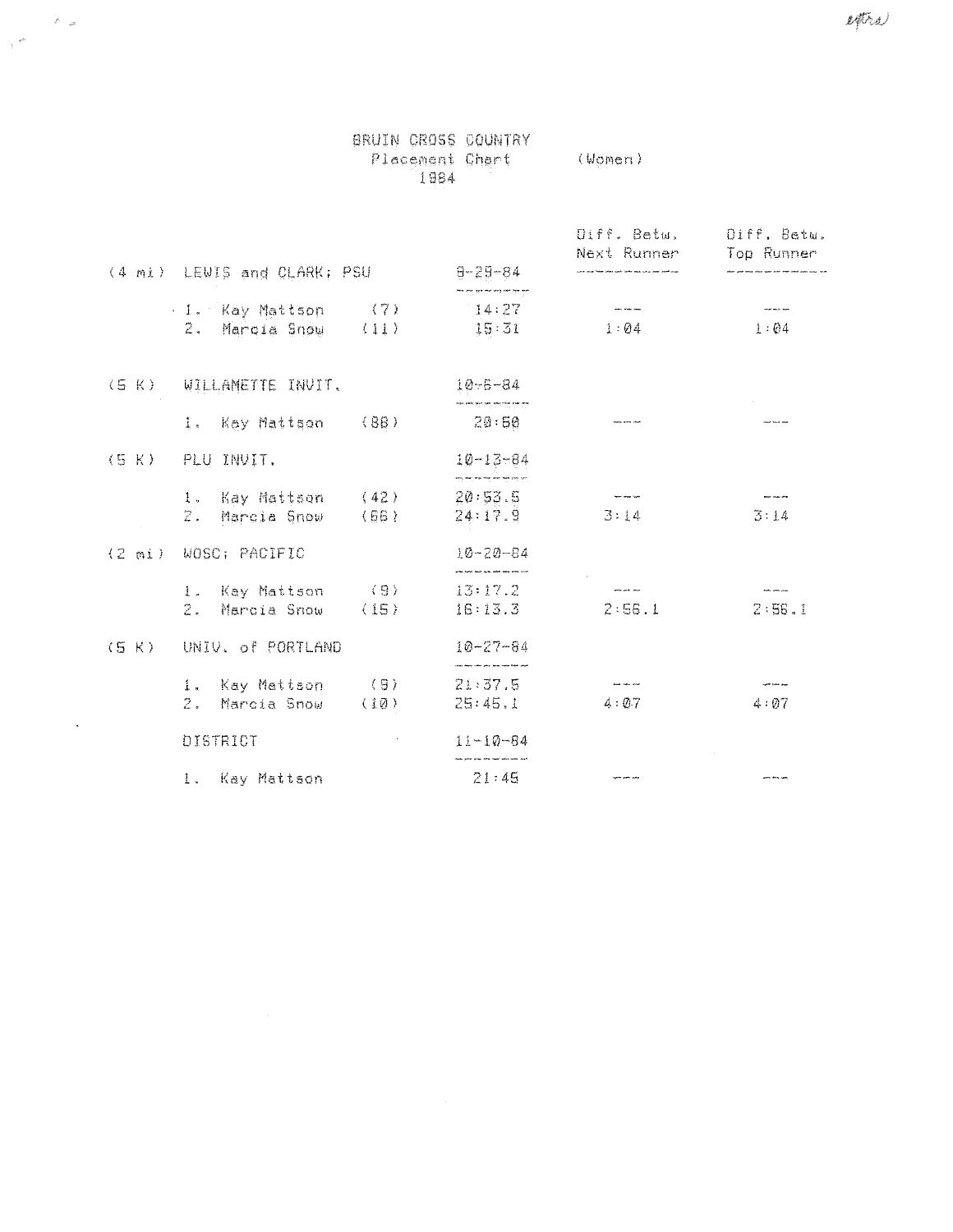| x<br>- | 才記 |  |
|--------|----|--|
|        |    |  |
|        |    |  |

 $\sim$ 

|            | WOSC-PacTO                                                     | U of P     |                                                                      |      | District             |  |
|------------|----------------------------------------------------------------|------------|----------------------------------------------------------------------|------|----------------------|--|
|            | ina<br>15<br>4 m1                                              |            | ستبد عند عمل من عليه منها منها<br>inc<br>10<br>5<br>$\mathbb K$      |      | inc<br>5 K           |  |
| Kay        | 13:17.7                                                        |            | 21:37.5                                                              |      | 21:45                |  |
| 9          | 5:17<br>$6:39$ $7:00$                                          | S<br>5:54  | and his hop will not have been the wear, and<br>5:30<br>7:08<br>7:55 | 6:57 | 6:30<br>7:27<br>7:48 |  |
| Marcia     | 16:13.3                                                        |            | 25:45.1                                                              |      | Quit                 |  |
| 15<br>8:07 | गरेर कुछ तरह जाए दिले गाड़ा कुछ गुरु, तरण गुरु<br>7:37<br>8:35 | 10<br>8:14 | 8:95<br>ave<br>8:85<br>9:35                                          |      |                      |  |

 $\sim$   $\epsilon$   $_{\odot}$ 

 $\sim$   $\epsilon$ 

 $\epsilon$ 

WOMEN BRUIN CROSS COUNTRY SPLIT CHART 1984 (Cont.)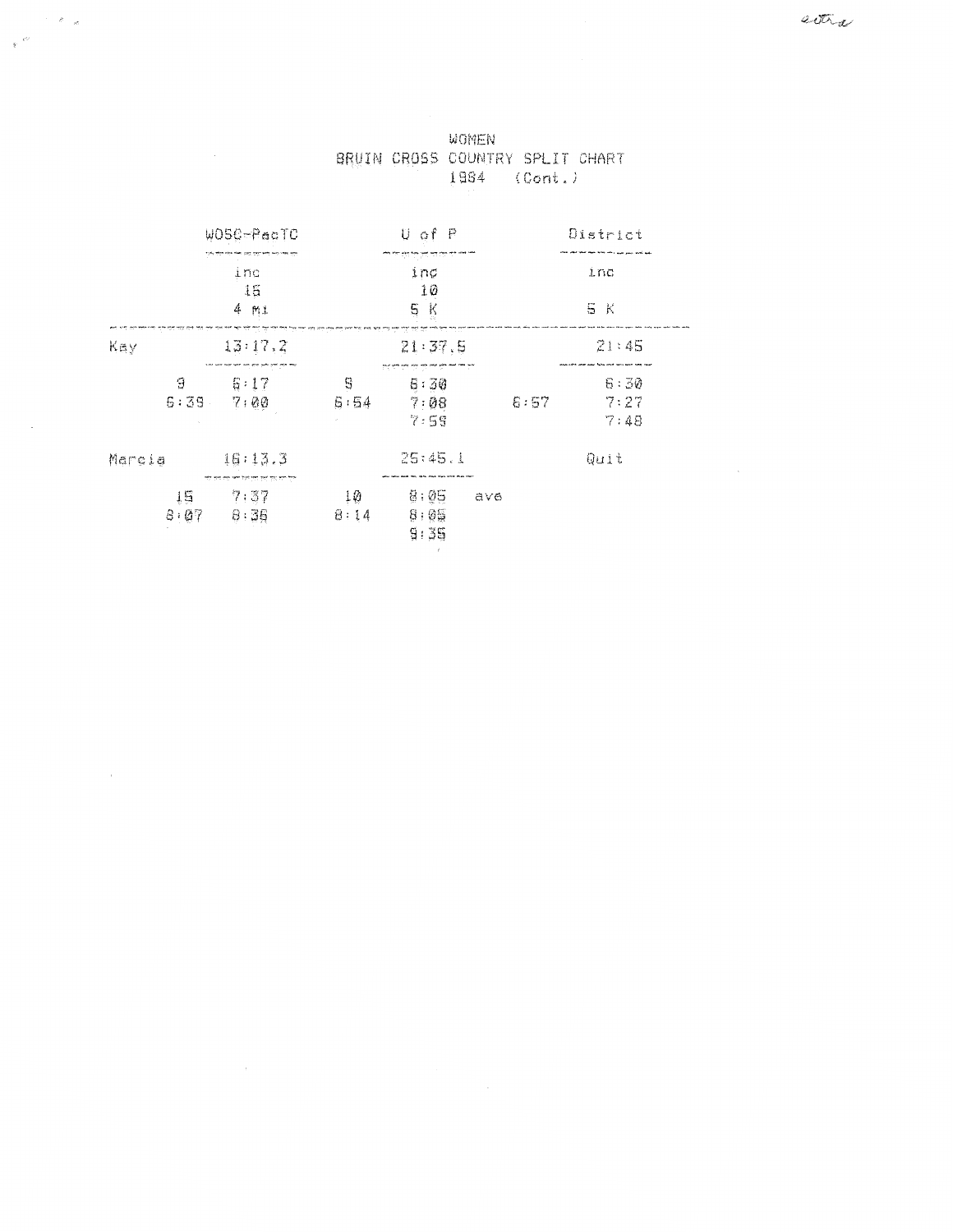extra

 $\mathbb{R}^3$ 

 $\frac{1}{4} \left( \begin{array}{cc} 1 & 0 \\ 0 & 1 \end{array} \right)$ 

 $\sim$ 

 $\frac{1}{2}$ 

 $\frac{1}{2}$ 

 $\mathcal{L}^{\pm}$ 

 $\sim$   $\sim$  $\tau=\frac{1}{2}$ 

 $\sim$ 

 $\lambda_{\rm{max}}$ 

|                |            | L&C-PSU<br>ΤC     |                  | Will Invit           |               | PLU Invit                   |
|----------------|------------|-------------------|------------------|----------------------|---------------|-----------------------------|
|                |            | ine<br>12<br>2 mi |                  | inc<br>124<br>S K    |               | inc<br>59<br>5 K            |
| Kay<br>Mattson |            | 14:27             |                  | 20:50                |               | 20:53.5                     |
|                | 7<br>7:14  | 8:30<br>7:57      | 88<br>6:42<br>ΡR | 6:28<br>G:50<br>7:32 | $-42$<br>6:41 | 6:15<br>7:13<br>7:25.5      |
| Marcia         |            | 15:31             |                  | Knee                 |               | 24:17.9                     |
| Sriow          | ĺ1<br>7:46 | 6,45<br>0:40      |                  |                      | 66<br>7:47    | 6:45<br>8:17<br>ave<br>8:17 |

 $\bar{\mathcal{A}}$ 

 $\frac{1}{2}$ 

WOMEN BRUIN CROSS COUNTRY SPLIT CHART<br>1984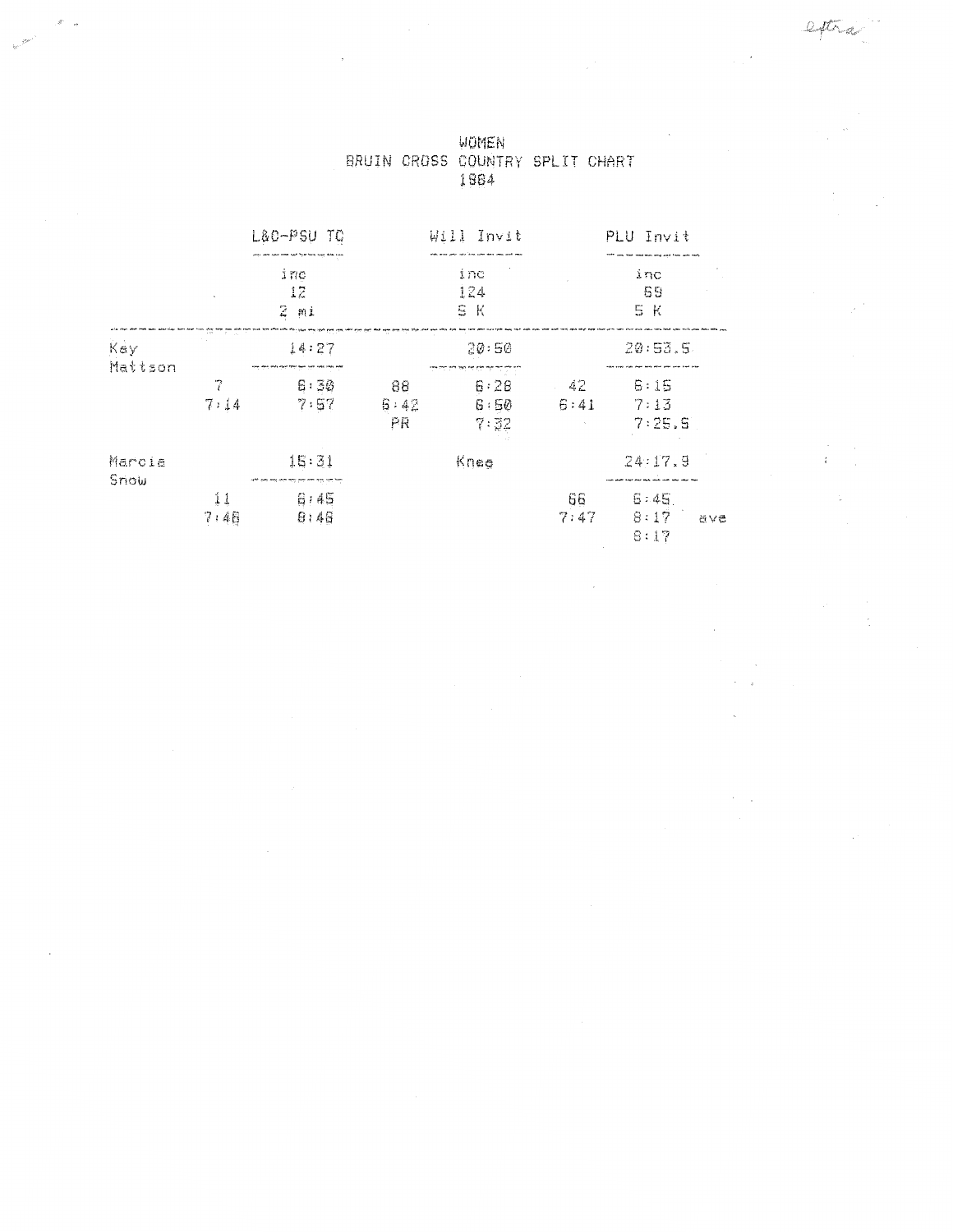|       |                                                    |                        | Placement Chart (Women)<br>1984                                               |                                                                                               |                     |
|-------|----------------------------------------------------|------------------------|-------------------------------------------------------------------------------|-----------------------------------------------------------------------------------------------|---------------------|
|       | (4 mi) LEWIS and CLARK; RSU                        |                        | $9 - 29 - 84$                                                                 | Diff. Betw. Uiff. Betw.<br>Next Runner<br>.<br>A shika ashu watu ƙasar katik Agini yasu uchun | Top Runner          |
|       | 1. Kay Mattson (7)<br>$2$ . Marsia Snow (11)       |                        | 14:27<br>$15:31$ $1:04$                                                       | للمعاصف منعاة                                                                                 | and provide<br>1:04 |
| (5 K) | WILLAMETTE INVIT.<br>1. Kay Mattson                | $\langle$ 80 $\rangle$ | $10 - 6 - 84$<br>.<br>In part with fixed contracts and prime with<br>$-20.50$ |                                                                                               |                     |
| (S K) | PLU INVIT.                                         |                        | $10 - 13 - 84$                                                                |                                                                                               |                     |
|       | 1. Kay Mattson (42) 20:53.5<br>2. Márcia Snow (66) |                        | 24:17.9                                                                       | $\sim$ 1000 minimum minimum.<br>3:14                                                          | and can see<br>3:14 |
|       | (2 mi) WQSC: RACIEIC                               |                        | $10 - 20 - 84$                                                                |                                                                                               |                     |
|       | 1. Kay Mattson $(B)$ 13:17.2<br>2. Marcia Snow     | (15)                   | 10:13.3                                                                       | <b>The Same Proje</b><br>2:56.1                                                               | 2:56.1              |
| (5 K) | UNIV. of ROBTLAND                                  |                        | $10 - 27 - 64$<br>arm you don't put you are not apa they                      |                                                                                               |                     |
|       | 1. Kay Mattson (9)<br>2. Marqia Snow (10)          |                        | 21:37.5<br>25:45.1                                                            | <b>The same sime</b><br>4:07                                                                  | and working<br>4:07 |
|       | DISTRICT                                           |                        | $11 - 10 - 84$                                                                |                                                                                               |                     |
|       | 1. Kay Mattson                                     |                        | 21:45                                                                         | تعيف عنهاء بعدد                                                                               |                     |

BRUIN CROSS COUNTRY

 $\sim 10^{-1}$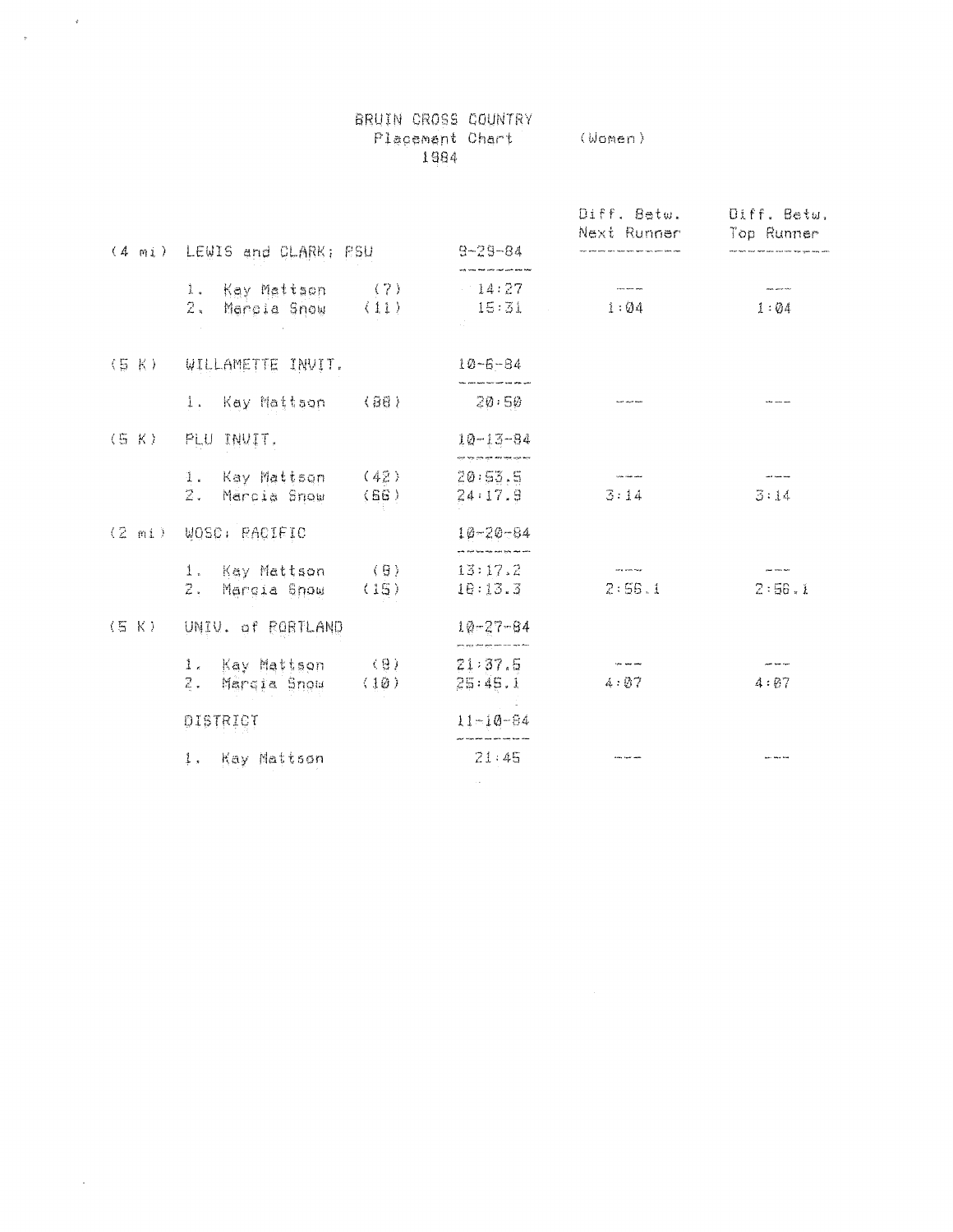|  | WOMEN                           |         |  |
|--|---------------------------------|---------|--|
|  | BRUIN CROSS COUNTRY SPLIT CHART |         |  |
|  | 1984                            | (Cont.) |  |

|            | WOSC-PacTC                                                       |                 | U of P                                                     |      | District             |  |
|------------|------------------------------------------------------------------|-----------------|------------------------------------------------------------|------|----------------------|--|
|            | ing<br>15                                                        |                 | ine<br>10                                                  |      | inc                  |  |
|            | $4$ $m1$                                                         |                 | 5 K                                                        |      | 5 K                  |  |
| Kay        | 13:17.2                                                          | 22.18           | 21:37.5                                                    |      | 21:45                |  |
| G<br>6:39  | والمتواطئ والمتواطن والمتواطن والمستور والمتواطن<br>5:17<br>7:00 | ម្ន<br>6:54     | 시대 전에 대표 전체 연합 수행 하지 마련도 모른 도전<br>6:30<br>7:00<br>7,59     | 6:57 | 6:30<br>7:27<br>7:48 |  |
| Marcia     | 16:13.3                                                          |                 | 25:45.1                                                    |      | Quit                 |  |
| 15<br>8:07 | ملك مته بنام عند المراجع ملة منه على<br>7.37<br>6:36             | $10 \,$<br>8:14 | ਸਾਹਿਲ ਸਾਂ ਦਰ ਵਿੱਚ ਸਾਂ ਦੇਸ਼ ਦੇ ਸਾਂਝ<br>8:05<br>8:05<br>9:35 | ₫Y€  |                      |  |

 $\mathbf{z} = \mathbf{z}$ 

 $\sim$